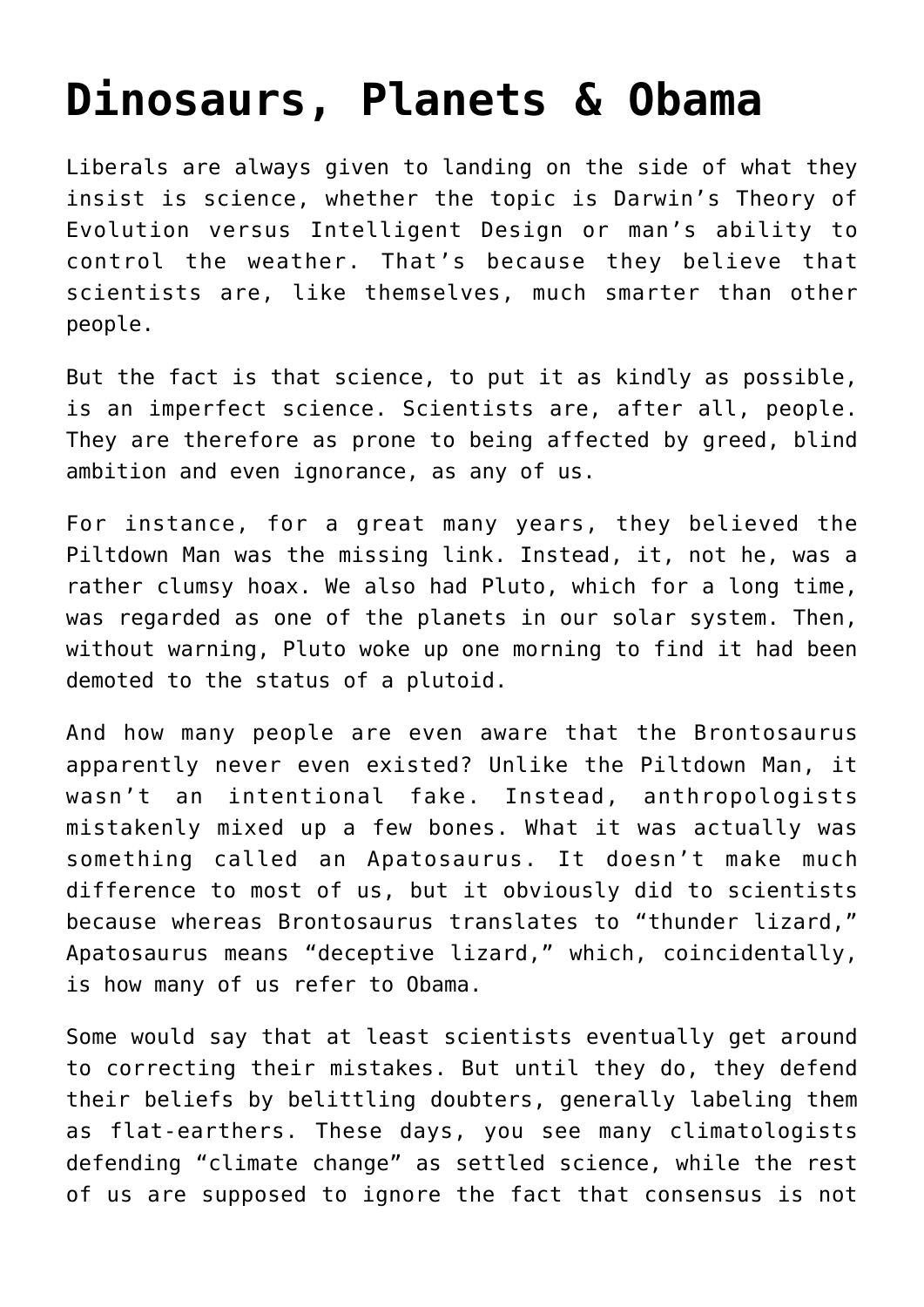the same thing as proof, especially when those with the courage and integrity to raise doubts are punished by being denied federal grants and tenure.

Recently, I received an email that read "Friend — I want to cut through the noise and talk with you directly about where we're headed in the fight for change. That's why I'm getting on the phone with OFA (Organizing for Action) supporters. Will you join me? I have just over three years left as president – and there's a lot left on my to-do list. So let's talk about how to make it happen. Thanks – I can't wait to catch up. Barack."

Needless to say, I didn't take the call. I was busy walking my dog. What I'd like to know, though, is who the hell decided I was an OFA supporter. And where the heck did Pinocchio get off calling me "Friend"?

In the wake of all the lies Obama told us about the Affordable Care Act, I've been wondering if Michelle is beginning to suspect Barack might have been hedging his bets when he said: "I take you to be my wife, to have and to hold from this day forward, for better, for worse, for richer, for poorer, in sickness and in health, to love and to cherish, till death do us part. Period!"

My regular readers know that I am constantly lambasting conservative parents who keep paying out good money so that their offspring can be indoctrinated by left-wing professors, and after four years, ending up with the same marketable skills that they had when they got out of high school. But, sometimes you discover that the colleges can be every bit as profligate with your money as the tax-gobbling bozos in Washington.

For instance, not too long ago, the University of Oregon invited Dan Savage to deliver an address. Like most of you, I had never heard of the guy until then. But, apparently, he is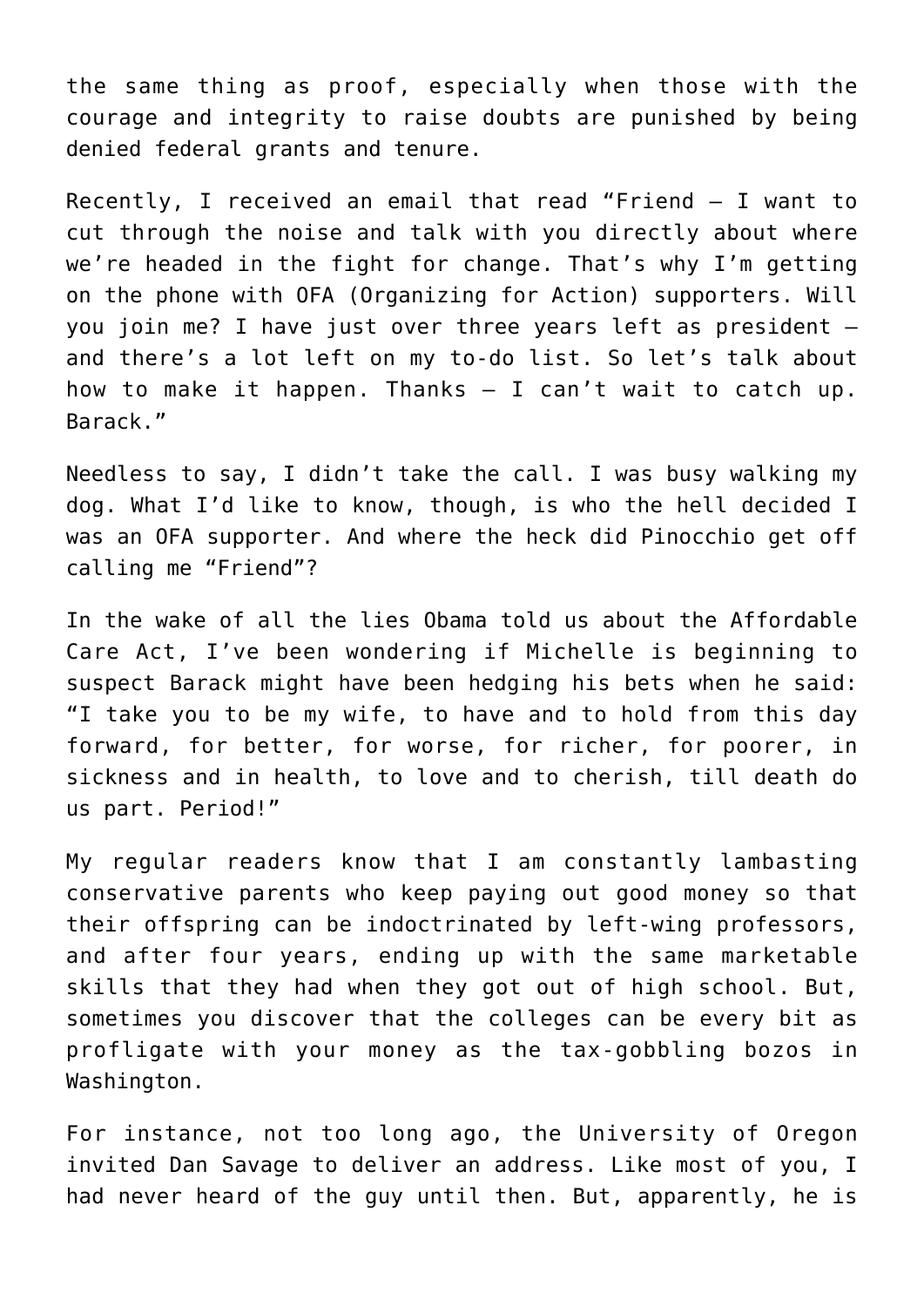famous in some circles as a gay activist. The point of his appearance was to describe in graphic fashion such perversions as fisting, and to answer any questions the youngsters might have about the various practices.

It gets worse. Although the venue only allowed seating for 300 students, the university didn't think twice about paying him \$24,000. Don't bother doing the arithmetic; it works out to \$80-per-student. But inasmuch as they're raking in \$24,334 a year for in-state enrollees and \$44,359 if he or she is from out of

state, they could easily afford his fee. No doubt the administrators considered that a small price to pay to prove to the kids that they weren't just a bunch of up-tight fuddyduddy academics.

Recently, a friend sent me a poll that indicated that when it came to Healthcare, Obama's approval rating was 37%; the Economy (31%); Immigration (32%); Terrorism (51%); Foreign Policy (34%); and Overall Job Approval (41%). He concluded by saying that added up to six "F's" and wondered how the Left would spin those catastrophic numbers.

"No problem," I replied. "They will merely say that when it comes to those all-important issues, 226% of the people are behind Obama."

©2013 [Burt Prelutsky](mailto:BurtPrelutsky@aol.com/). Comments? Write [BurtPrelutsky@aol.com](mailto:BurtPrelutsky@aol.com/).

## **["Republican Cannibals" and](https://bernardgoldberg.com/open-2/)**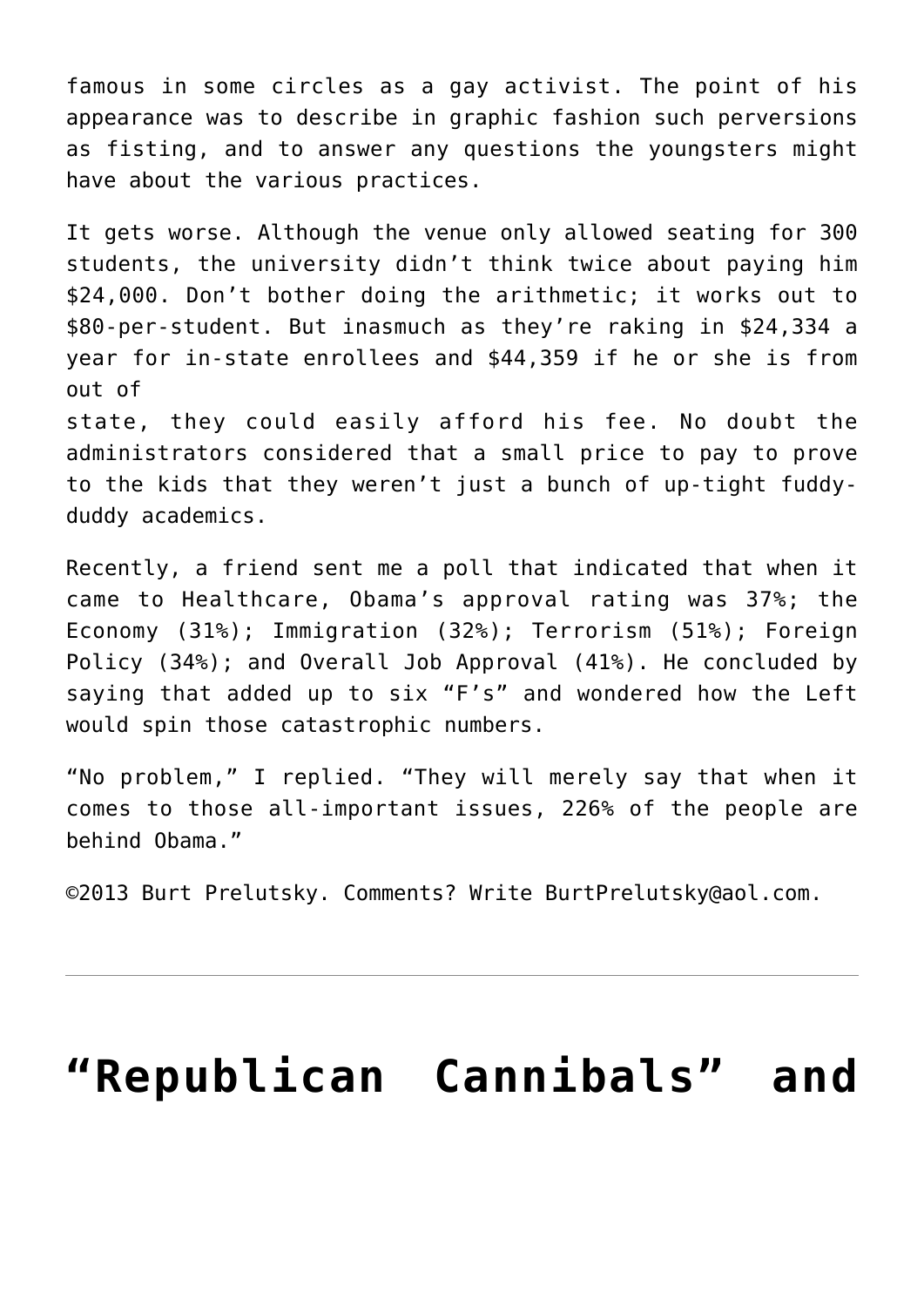## **["Lower Forms of Animal Life"](https://bernardgoldberg.com/open-2/)**

The Catholic Church came up with the concept of excommunication. But as you may have noticed, such Catholic luminaries as the Kennedy clan, Nancy Pelosi, Dick Durbin and Joe Biden, all spent years promoting abortion on demand and nobody in the Catholic hierarchy even raised an eyebrow, let alone said anything about denying them communion.

However, let a Republican take two steps in any direction, and his fellow Republicans want him drawn and quartered. I'm not suggesting that we Republicans should follow the lead of our opponents and turn ourselves into robots. Frankly, I don't know why Senate Democrats even bother going to work. Harry Reid not only decides how they're going to vote, but even decides what legislation they'll be allowed to consider.

I swear, Republicans don't hate Democrats nearly as much as they hate one another. I have a group of readers who are always trying to organize a lynch mob, anxious to string up what they refer to as RINOs. Those are Republicans whose unforgivable sin is that they don't agree 100% with them on every single issue.

Even the recent brouhaha over defunding ObamaCare caused more friction between members of the GOP than it did between them and Democrats. What they failed to acknowledge was that the fight wasn't over an issue, but merely over strategy. They all agreed that ObamaCare was a disaster. The difference was that one faction decided it was worth decimating their ranks in a fight they couldn't win, while the other side, insisting they alone had principles, were willing to create a hostile environment which might have terrible repercussions a year down the road when the GOP will be trying to hang on to the House and at least make a dent in the Senate.

Department of Homeland Security advisor Mohamed Elibiary had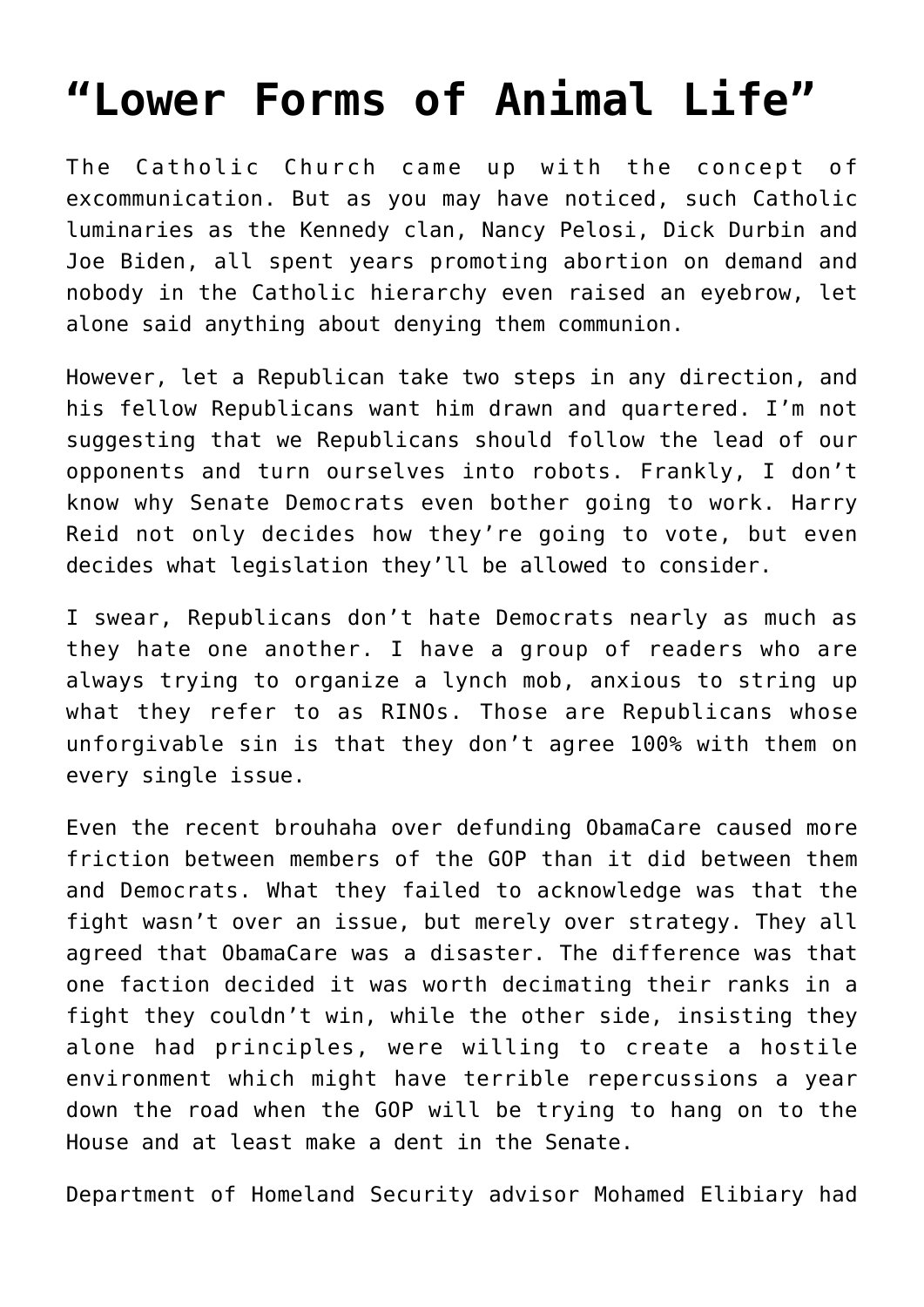the gall to blast America's Christians for holding the Muslim Brotherhood responsible for the attacks on Egypt's Coptic Christians. Someday, someone will have to explain to me why anyone who is not only named Mohamed, but feels impelled to spring to the defense of a Muslim terrorist organization, is employed by this administration. After that, he can then explain to me how it is we have a president who is more comfortable sitting down with Iranian jihadists than he is with House Republicans.

Diplomacy is a con game posing as an art form. Hassan Rhuhani, the recently elected president of Iran, made his mark several years ago when he boasted that while he held the West at bay for two years pretending to negotiate a cessation of Iran's nuclear program, the centrifuges continued to spin. But we see Obama and Kerry both pretending that diplomacy is the way to go. I guess neither of them is old enough to recall that when the Japanese hit Pearl Harbor, Japan's diplomats were earning their salaries, expressing their peaceful intentions to FDR.

It occurs to me that perhaps a better name for what is now referred to as Intelligent Design might be Divine Design. Intelligence, after all, has its limits.

As most of you know, when it comes to books, I don't read a lot of non-fiction. I prefer novels because I feel they are written by writers, not researchers; they are therefore concerned with style, pace and literature as an art form. Also, as a rule, they don't regard epic length as a virtue.

But I just happen to have read a piece of non-fiction which I am happy to recommend. For one thing, I know the author of "Arguing for the Constitution," Steven Maikoski. For another, I know he knows his subject matter, and, what's more, he cares passionately about his subject.

I won't deny that the book's length, less than 100 pages, is no small part of its appeal for me. But keep in mind that the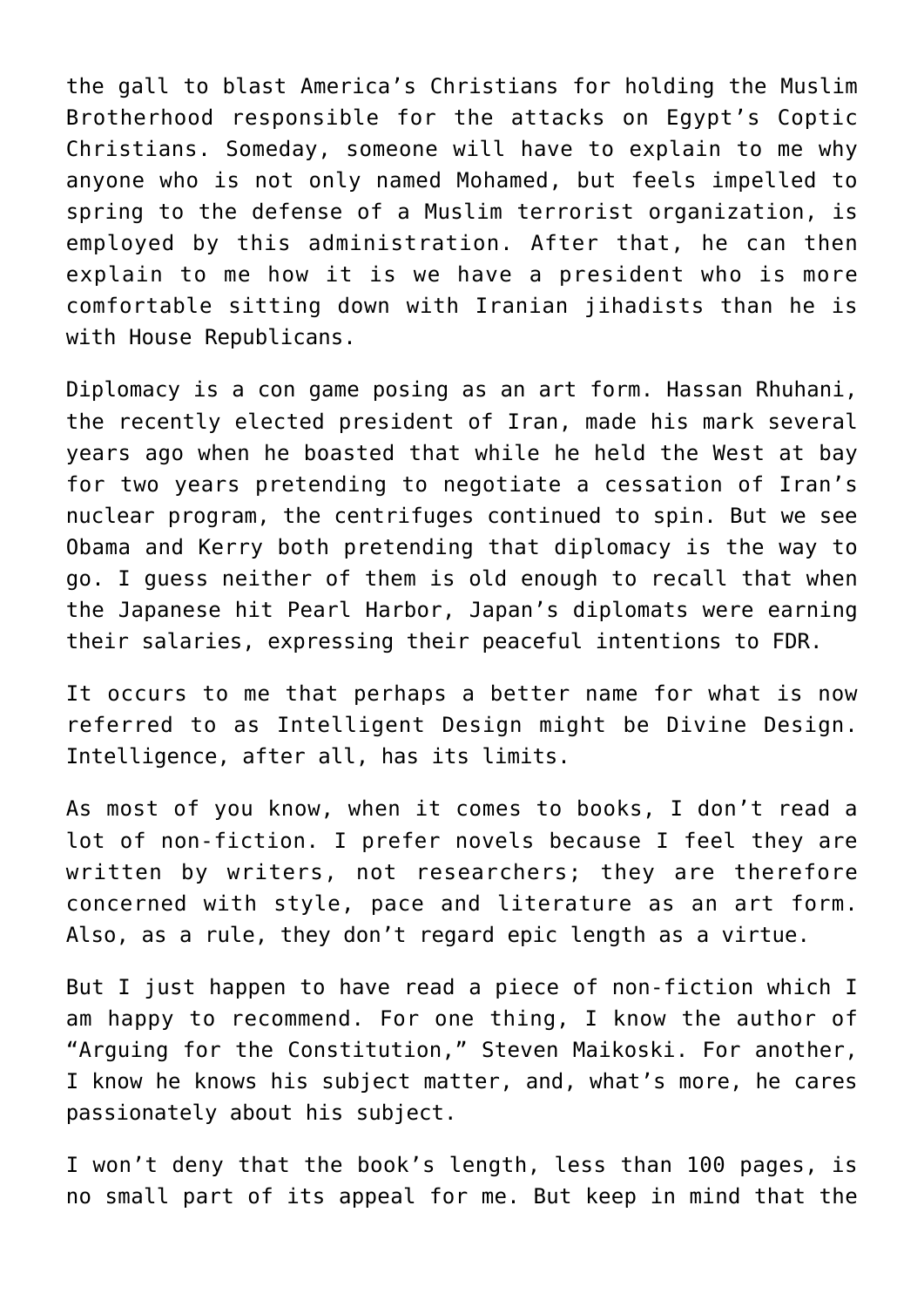Constitution itself is a model of brevity. In an age when we take a 2,500 page health care bill in our stride, it's worth noting that the Founders were not out to bury anyone in sheer verbiage. Unlike Nancy Pelosi, they fully expected people to read it before they signed it.

Finally, I find that when Obama gives a speech, I am, like a James Bond martini, shaken, but never stirred.

## **Lower Forms of Animal Life**

Having spent a good deal of my life studying the behavior of politicians, particularly those in our nation's capital, I have concluded that the Potomac River gives off noxious fumes. It's the cause of the common malady known as Potomac fever. The usual symptoms are a loss of mental faculties, a diminished moral sense and a swelled head.

We're all aware of the ways it affects the likes of people like Obama, Biden, Reid, Pelosi and John McCain. But even lesser lights exhibit signs of contamination. For instance, Jay Carney used to be a respected journalist, or at least as respected as a Time magazine reporter could possibly be. But once he went to work as a press secretary, he has learned to lie for a living. And not just once in a while, but every single time he finds himself standing at a podium.

Then there's Marie Harf, who finds herself as the spokeswoman for the State Department. With her nasal delivery and her blind devotion to Obama and Kerry, she appears to be auditioning for the lead in "The Debbie Wasserman-Schultz Story." The big surprise is that, generally, when you find someone who looks and sounds like a Valley Girl in such an elevated position, one for which she is clearly unsuited, you assume her last name would be Clinton, Pelosi or Schumer, not Harf.

Speaking of the State Department, an agency with an infinite capacity to take a terrible tragedy and make it worse, it has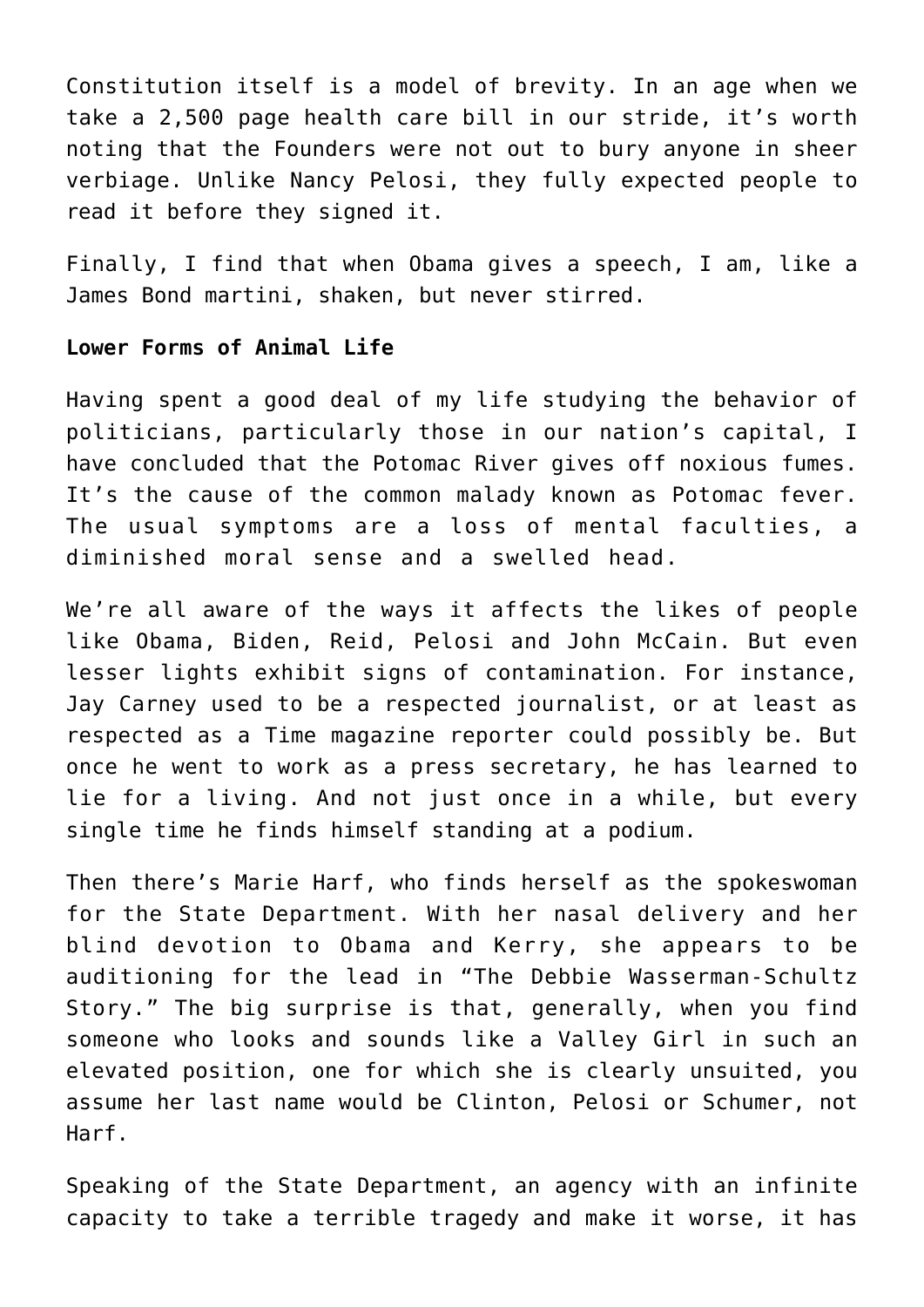designated the Benghazi massacre a criminal act rather than an act of terrorism. By doing so, it has introduced so much red tape into the process that the Islamics who murdered four Americans are more likely to die of old age than to ever be executed. On the plus side, those virgins waiting for them will also be 50 or 60 years older.

Speaking of the criminal justice system, Barry Bonds, now that a federal appeals court has determined that he was indeed guilty of obstructing justice, will be punished to the full extent of the law. In his case, that means he faces 30 days of home confinement, two years of probation, 250 hours of community service and a whopping \$4,000 fine. During his home confinement, Bonds is likely to find the \$4,000 under the cushions on his couch.

Considering he was guilty of committing perjury while testifying before a Grand Jury, it sounds like the judges on the Court of Appeals did a little obstructing of justice of their own. Though, come to think of it, lying to a Grand Jury was what Bill Clinton did, and he still got to be president.

I am always trying to persuade wealthy Republicans like Sheldon Adelson and the Koch brothers to start swaying public opinion by buying up however many media outlets as they can afford. A liberal billionaire recently bought the Washington Post for \$250,000,000. For a lot less money, conservatives could buy up local TV stations and newspapers, including Spanish-language dailies, and staffing them with conservatives.

I now have another better way for them to spend their money than on pinky rings and financing losing primary campaigns for the likes of Newt Gingrich and Rick Santorum. It's my idea that they should be saturating TV with ads demanding the Senate vote on ObamaCare. When you have the unions, large and small businesses and 60% of the voters opposed to the Affordable Care Act, you do everything in your power to force